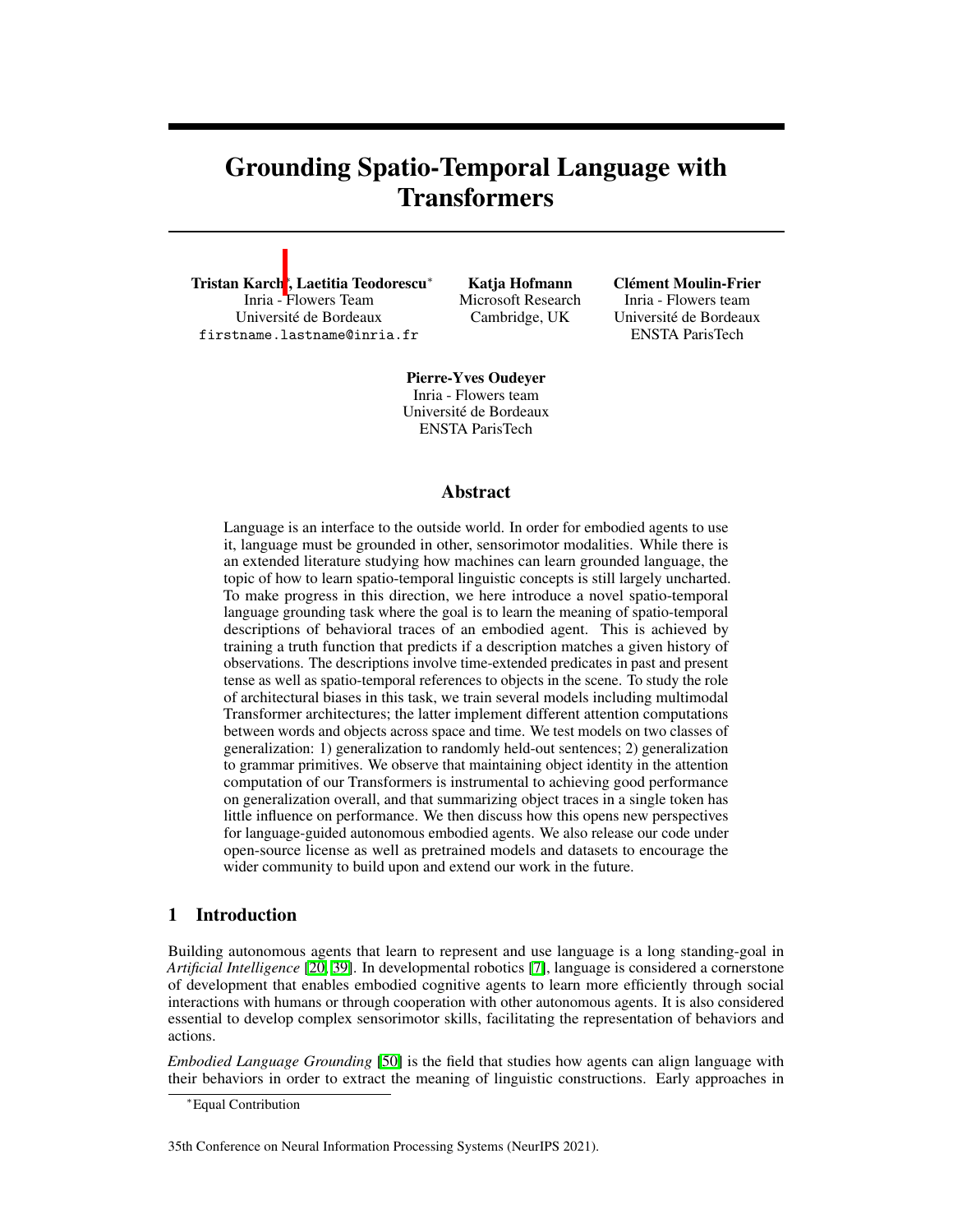

<span id="page-1-0"></span>Figure 1: Visual summary of the Temporal Playground environment: At each episode (column a, b and c), the actions of an agent (represented by a hand) unfold in the environment and generate a trace of interactions between objects and the agent body. Given such a trace, the environment automatically generates a set of synthetic linguistic descriptions that are true at the end of the trace. In (a) the agent grows an object which is described with spatial (underlined) or attribute (highlighted) reference. In (b) it shakes an object which is described with attribute, spatial or spatio-temporal (underlined) reference. In (c) it has grasped an object (past action underlined) which is described with attribute, spatial or spatio-temporal (highlighted) reference. The natural english version is given for illustrative purposes.

developmental robotics studied how various machine learning techniques, ranging from neural networks  $[40, 45, 24]$  $[40, 45, 24]$  $[40, 45, 24]$  $[40, 45, 24]$  $[40, 45, 24]$  to non-negative matrix factorization  $[32]$ , could enable the acquisition of grounded compositional language  $[42, 41]$  $[42, 41]$  $[42, 41]$ . This line of work was recently extended using techniques for *Language conditioned Deep Reinforcement Learning* [\[31\]](#page-11-3). Among these works we can distinguish mainly three language grounding strategies. The first one consists of directly grounding language in the behavior of agents by training goal-conditioned policies satisfying linguistic instructions  $[40, 45, 23, 22, 9]$  $[40, 45, 23, 22, 9]$  $[40, 45, 23, 22, 9]$  $[40, 45, 23, 22, 9]$  $[40, 45, 23, 22, 9]$  $[40, 45, 23, 22, 9]$  $[40, 45, 23, 22, 9]$  $[40, 45, 23, 22, 9]$  $[40, 45, 23, 22, 9]$ . The second aims at extracting the meaning of sentences from mental simulations (i.e. generative models) of possible sensorimotor configurations matching linguistic descriptions [\[32,](#page-11-2) 1], [[12,](#page-10-2) [[34\]](#page-11-6). The third strategy searches to learn the meaning of linguistic constructs in terms of outcomes that agents can observe in the environment. This is achieved by training a truth function that detects if descriptions provided by an expert match certain world configurations. This truth function can be obtained via *Inverse Reinforcement Learning* [\[49,](#page-12-6) [3\]](#page-10-3) or by training a multi-modal binary classifier  $[14]$ . Previous work  $[14, 3]$  $[14, 3]$  $[14, 3]$  has shown that access to this reward is enough for sucessfully grounding language in instruction-following agents.

While all the above-mentioned approaches consider language that describes immediate and instantaneous actions, we argue that it is also important for agents to grasp language expressing concepts that are relational and that span multiple time steps. We thus propose to study the grounding of new spatio-temporal concepts enabling agents to ground time extended predicates (Fig.  $\overline{[1]}$ ) with complex spatio-temporal references to objects (Fig.  $\Pi$ b) and understand both present and past tenses (Fig.  $\Pi$ c). To do so we choose the third strategy mentioned above, i.e. to train a truth function that predicts when descriptions match traces of experience. This choice is motivated by two important considerations. First, prior work showed that learning truth functions was key to foster generalization [\[3\]](#page-10-3), enabling agents to efficiently self-train policies via goal imagination  $\|\vec{14}\|$  and goal relabeling  $\|\vec{12}\|$ . Hence the truth function is an important and self-contained component of larger learning systems. Second, this strategy allows to carefully control the distribution of experiences and descriptions perceived by the agent.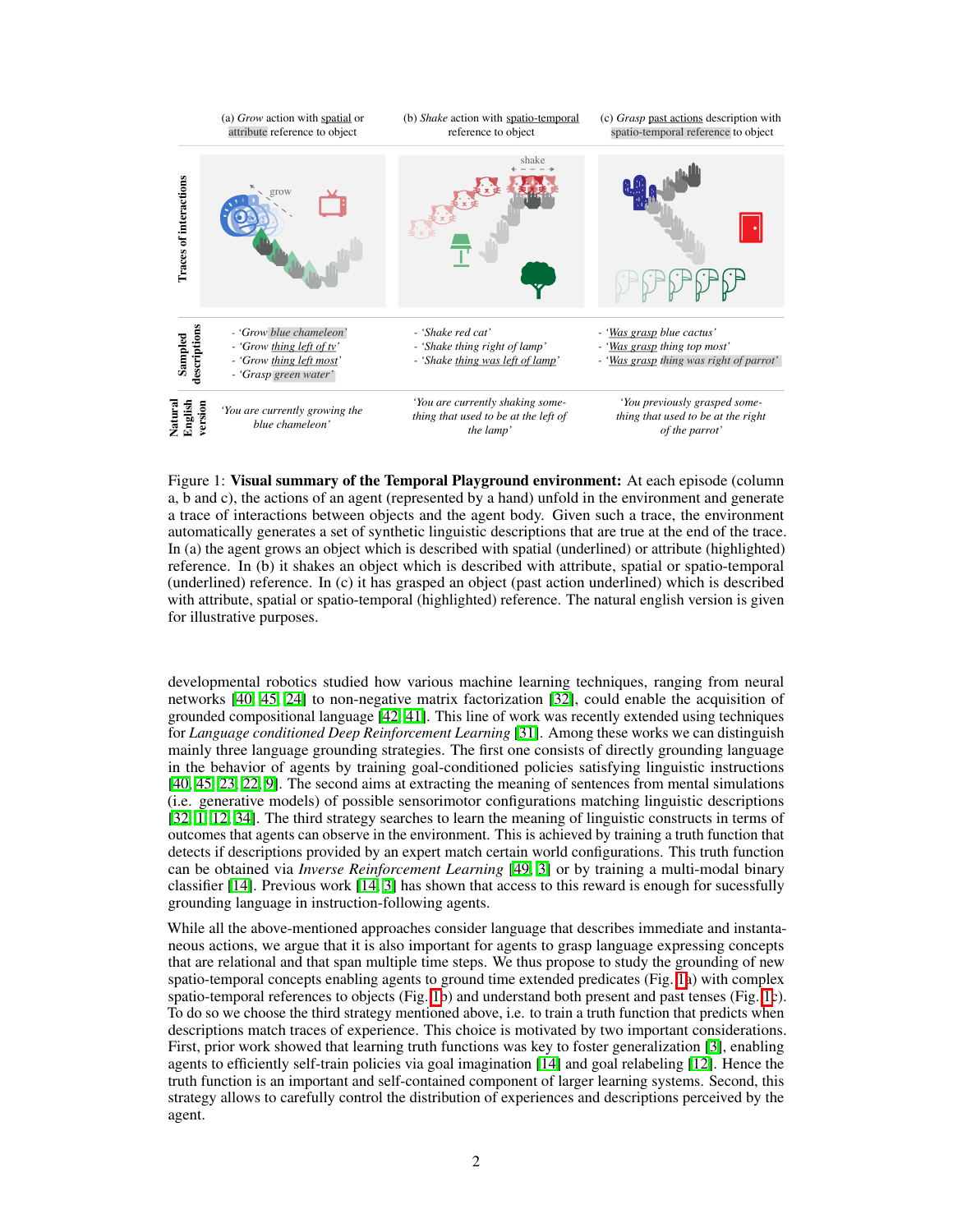The Embodied Language Grounding problem has a relational structure. We understand the meaning of words by analyzing the relations they state in the world [\[18\]](#page-11-7). The relationality of spatial and temporal concepts has long been identified in the field of pragmatics  $[43]$   $[44]$  $[44]$  (see Supplementary Section  $\overline{C}$ for additional discussion). Furthermore actions themselves are relations between subjects and objects, and can be defined in terms of affordances of the agent  $[19]$ . We acknowledge this and provide the right relational inductive bias  $\overline{5}$  to our architectures through the use of Transformers  $\overline{46}$ . We propose a formalism unifying three variants of a multi-modal transformer inspired by Ding et al. [\[16\]](#page-10-6) that implement different relational operations through the use of hierarchical attention. We measure the generalization capabilities of these architectures along three axes 1) generalization to new traces of experience; 2) generalization to randomly held out sentences; 3) generalization to grammar primitives, systematically held out from the training set as in Ruis et al.  $\frac{37}{1}$ . We observe that maintaining object identity in the attention computation of our Transformers is instrumental to achieving good performance on generalization overall. We also identify specific relational operations that are key to generalize on certain grammar primitives.

#### Contributions. This paper introduces:

- 1. A new Embodied Language Grounding task focusing on spatio-temporal language;
- 2. A formalism unifying different relational architectures based on Transformers expressed as a function of mapping and aggregation operations;
- 3. A systematic study of the generalization capabilities of these architectures and the identification of key components for their success on this task.

### 2 Methods

### 2.1 Problem Definition

We consider the setting of an embodied agent behaving in an environment. This agent interacts with the surrounding objects over time, during an episode of fixed length  $(T)$ . Once this episode is over, an oracle provides exhaustive feedback in a synthetic language about everything that has happened. This language describes actions of the agent over the objects and includes spatial and temporal concepts. The spatial concepts are reference to an object through its spatial relation with others (Fig.  $\overline{[h]}$ ), and the temporal concepts are the past modality for the actions of the agent (Fig.  $\Gamma$ c), past modality for spatial relations (Fig.  $\overline{[]}$ b), and actions that unfold over time intervals. The histories of states of the agent's body and of the objects over the episode as well as the associated sentences are recorded in a buffer *B*. From this setting, and echoing previous work on training agents from descriptions, we frame the Embodied Language Grounding problem as learning a parametrized truth function  $R_{\theta}$  over couples of observations traces and sentences, tasked with predicting whether a given sentence *W* is true of a given episode history *S* or not. Formally, we aim to minimize:

$$
\mathbb{E}_{(S, W) \sim \mathcal{B}} \big[ \mathcal{L} (R_{\theta}(S, W), r(S, W)) \big]
$$

where *L* denotes the cross-entropy loss and *r* denotes the ground truth boolean value for sentence *W* about trace *S*.

#### <span id="page-2-0"></span>2.2 Temporal Playground

In the absence of any dedicated dataset providing spatio-temporal descriptions from behavioral traces of an agent, we introduce *Temporal Playground* (Fig. <sup>T</sup>) an environment coupled with a templated grammar designed to study spatio-temporal language grounding. The environment is a 2D world, with procedurally-generated scene containing  $N = 3$  objects sampled from 32 different object types belonging to 5 categories. Each object has a continuous 2D position, a size, a continuous color code specified by a 3D vector in RGB space, a type specified by a one-hot vector, and a boolean unit specifying whether it is grasped. The size of the object feature vector (*o*) is  $|o| = 39$ . The agent's body has its 2D position in the environment and its gripper state (grasping or non-grasping) as features (body feature vector (*b*) of size  $|b| = 3$ ). In this environment, the agent can perform various actions over the length (*T*) of an episode. Some of the objects (the animals) can move independently. Objects can also interact: if the agent brings food or water to an animal, it will grow in size; similarly, if water is brought to a plant, it will grow. At the end of an episode, a generative grammar generates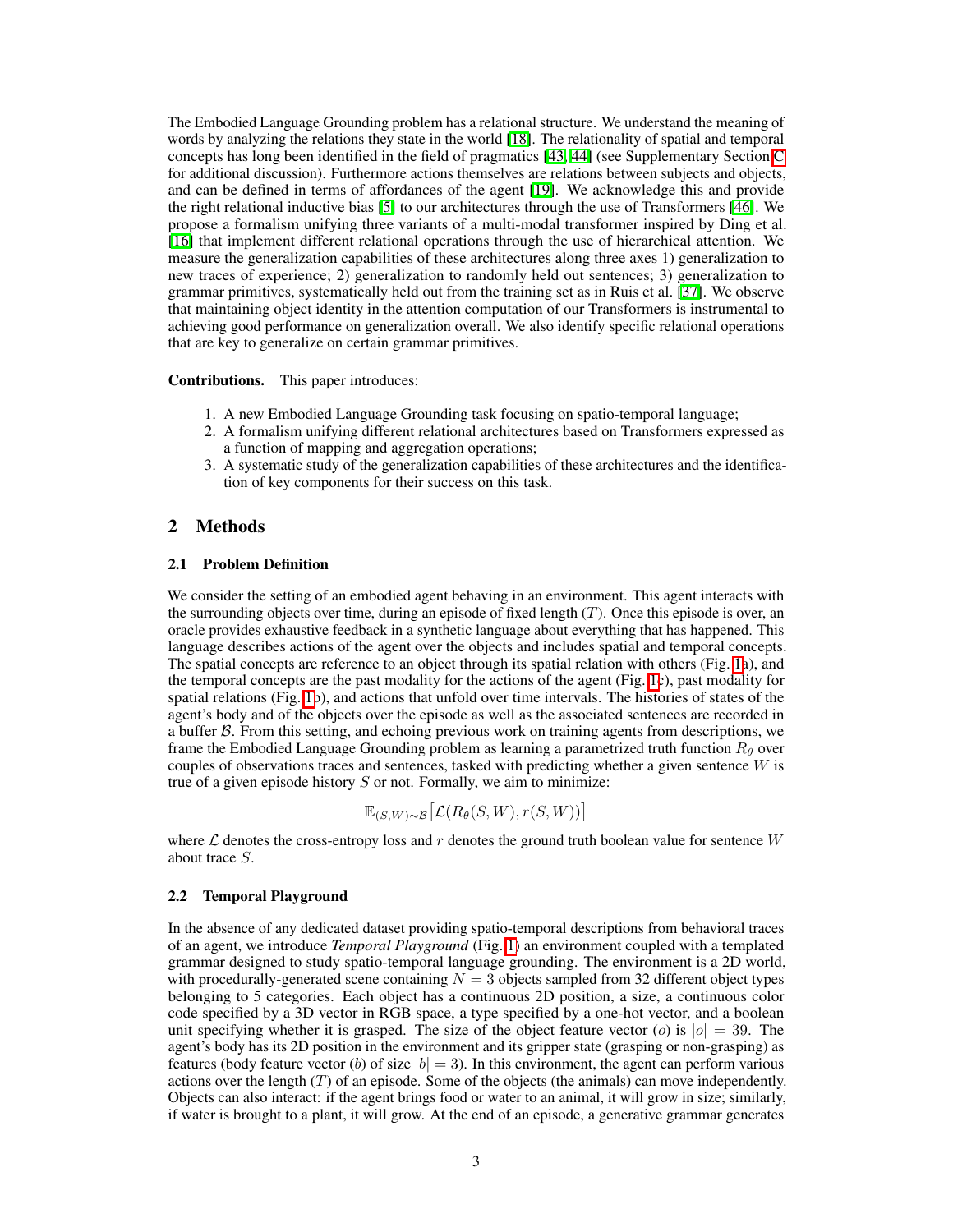sentences describing all the interactions that occurred. A complete specification of the environment as well as the BNF of the grammar can be found in Supplementary Section [A.2.](#page-0-1)

Synthetic language. To enable a controlled and systematic study of how different types of spatiotemporal linguistic meanings can be learned, we argue it is necessary to first conduct a systematic study with a controlled synthetic grammar. We thus consider a synthetic language with a vocabulary of size 53 and sentences with a maximum length of 8. This synthetic language facilitates the generation of descriptions matching behavioral traces of the agent. Moreover, it allows us to express four categories of concepts associated with specific words. Thus, the generated sentences consist in four conceptual types based on the words they involve:

- Sentences involving basic concepts. This category of sentences talk about present-time events by referring to objects and their attributes. Sentences begin with the *'grasp'* token combined with any object. Objects can be named after their category (eg. *'animal', 'thing'*) or directly by their type (*'dog', 'door', 'algae', etc.*). Finally, the color *('red','blue','green'*) of objects can also be specified.
- Sentences involving spatial concepts. This category of sentences additionally involve one-to-one spatial relations and one-to-all spatial relations to refer to objects. An object can be *'left of'* another object (reference is made in relation to a single other object), or can be the *'top most'* object (reference is made in relation with all other objects). Example sentences include *'grasp thing bottom of cat'* or *'grasp thing right most'*.
- Sentences involving temporal concepts. This category of sentences involves talking about temporally-extended predicates and the past tense, without any spatial relations. The two temporal predicates are denoted with the words *'grow'* and *'shake'*. The truth value of these predicates can only be decided by looking at the temporal evolution of the object's size and position respectively. A predicate is transposed at the past tense if the action it describes was true at some point in the past and is no longer true in the present, this is indicated by adding the modifier *'was'* before the predicate. Example sentences include *'was grasp red chameleon'* (indicating that the agent grasped the red chameleon and then released it) and *'shake bush'*;
- Sentences involving spatio-temporal concepts. Finally, we consider the broad class of spatio-temporal sentences that combine spatial reference and temporal or past-tense predicates. These are sentences that involve both the spatial and temporal concepts defined above. Additionally, there is a case of where the spatial and the temporal aspects are entangled: past spatial reference. This happens when an object is referred to by its previous spatial relationship with another object. Consider the case of an animal that was at first on the bottom of a table, then moved on top, and then is grasped. In this case we could refer to this animal as something that was previously on the bottom of the table. We use the same *'was'* modifier as for the past tense predicates; and thus we would describe the action as *'Grasp thing was bottom of table'*.

## 2.3 Architectures

In this section we describe the architectures used as well as their inputs. Let one input sample to our model be  $I = (S, W)$ , where  $(S_{i,t})_{i,t}$  represents the objects' and body's evolution, and  $(W_l)_l$ represents the linguistic observations. *S* has a spatial (or entity) dimension indexed by  $i \in [0..N]$  and a temporal dimension indexed by  $t \in [1..T]$ ; for any *i*, *t*,  $S_{i,t}$  is a vector of observational features. Note that by convention, the trace  $(S_{0,t})_t$  represents the body's features, and the traces  $(S_{i,t})_{t,i>0}$ represents the other objects' features. *W* is a 2-dimensional tensor indexed by the sequence  $l \in [1..L]$ ; for any  $l, W_l \in \mathbb{R}^{d_W}$  is a one-hot vector defining the word in the dictionary. The output to our models is a single scalar between 0 and 1 representing the probability that the sentence encoded by *W* is true in the observation trace *S*.

**Transformer Architectures.** To systematically study the influence of architectural choices on language performance and generalization in our spatio-temporal grounded language context, we define a set of mapping and aggregation operations that allows us to succinctly describe different models in a unified framework. We define: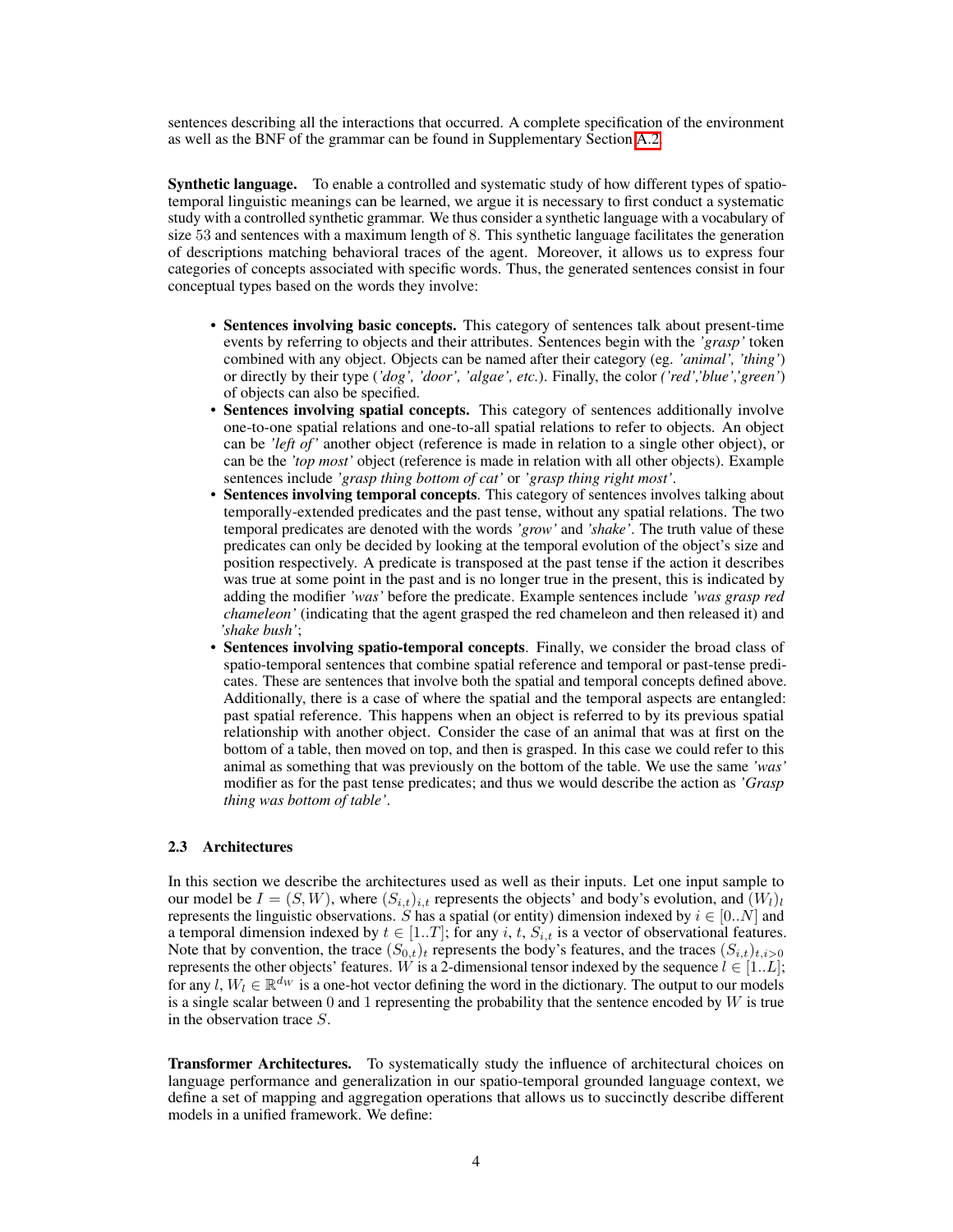

Figure 2: Visual summary of the architectures used. We show the details of UT, SFT and TFT respectively in subfigures (c), (d), (e), as well as a schematic illustration of the preprocessing phase (a) and the optional word-aggregation procedure (b).

- <span id="page-4-0"></span>• An aggregation operation based on a Transformer model, called reduce. reduce is a parametrized function that takes 3 inputs: a tensor, a dimension tuple *D* over which to reduce and a query tensor (that has to have the size of the reduced tensor). *R* layers of a Transformer are applied to the input-query concatenation and are then queried at the position corresponding to the query tokens. This produces an output reduced over the dimensions *D*.
- A casting operation called cast. cast takes as input 2 tensors *A* and *B* and a dimension *d*. *A* is flattened, expanded so as to fit the tensor *B* in all dimensions except *d*, and concatenated along the *d* dimension.
- A helper expand operation called expand that takes as arguments a tensor and an integer *n* and repeats the tensor *n* times.

Using those operations, we define three architectures: one with no particular bias (*Unstructured Transformer*, inspired by Ding et al. **[\[16\]](#page-10-6)**, or UT); one with a spatial-first structural bias – objects and words are aggregated along the spatial dimension first (*Spatial-First Transformer* or SFT); and one with a temporal-first structural bias – objects and words are aggregated along the temporal dimension first (*Temporal-First Transformer*, or TFT).

Before inputting the observations of bodies and objects *S* and the language *W* into any of the Transformer architectures, they are projected to a common dimension (see Supplementary Section **B.2** for more details). A positional encoding  $[46]$  is then added along the time dimension for observations and along the sequence dimension for language; and finally a one-hot vector indicating whether the vector is observational or linguistic is appended at the end. This produces the modified observation-language tuple  $(\hat{S}, \hat{W})$ . We let:

$$
\text{UT}(\hat{S}, \hat{W}) := \texttt{reduce}(\texttt{cast}(\hat{S}, \hat{W}, 0), 0, q) \\ \texttt{SFT}(\hat{S}, \hat{W}, q) := \texttt{reduce}(\texttt{reduce}(\texttt{cast}(\hat{W}, \hat{S}, 0), 0, \texttt{expand}(q, T)), 0, q) \\ \texttt{TFT}(\hat{S}, \hat{W}, q) := \texttt{reduce}(\texttt{reduce}(\texttt{cast}(\hat{W}, \hat{S}, 1), 1, \texttt{expand}(q, N+1)), 0, q)
$$

where  $T$  is the number of time steps,  $N$  is the number of objects and  $q$  is a learned query token. See Fig.  $\sqrt{2}$  for an illustration of these architectures.

Note that SFT and TFT are transpose versions of each other: SFT is performing aggregation over space first and then time, and the reverse is true for TFT. Additionally, we define a variant of each of these architectures where the words are aggregated before being related with the observations. We name these variants by appendding -WA (word-aggregation) to the name of the model (see Fig.  $\overline{2}$ (b)).

$$
\hat{W} \leftarrow \texttt{reduce}(\hat{W}, 0, q)
$$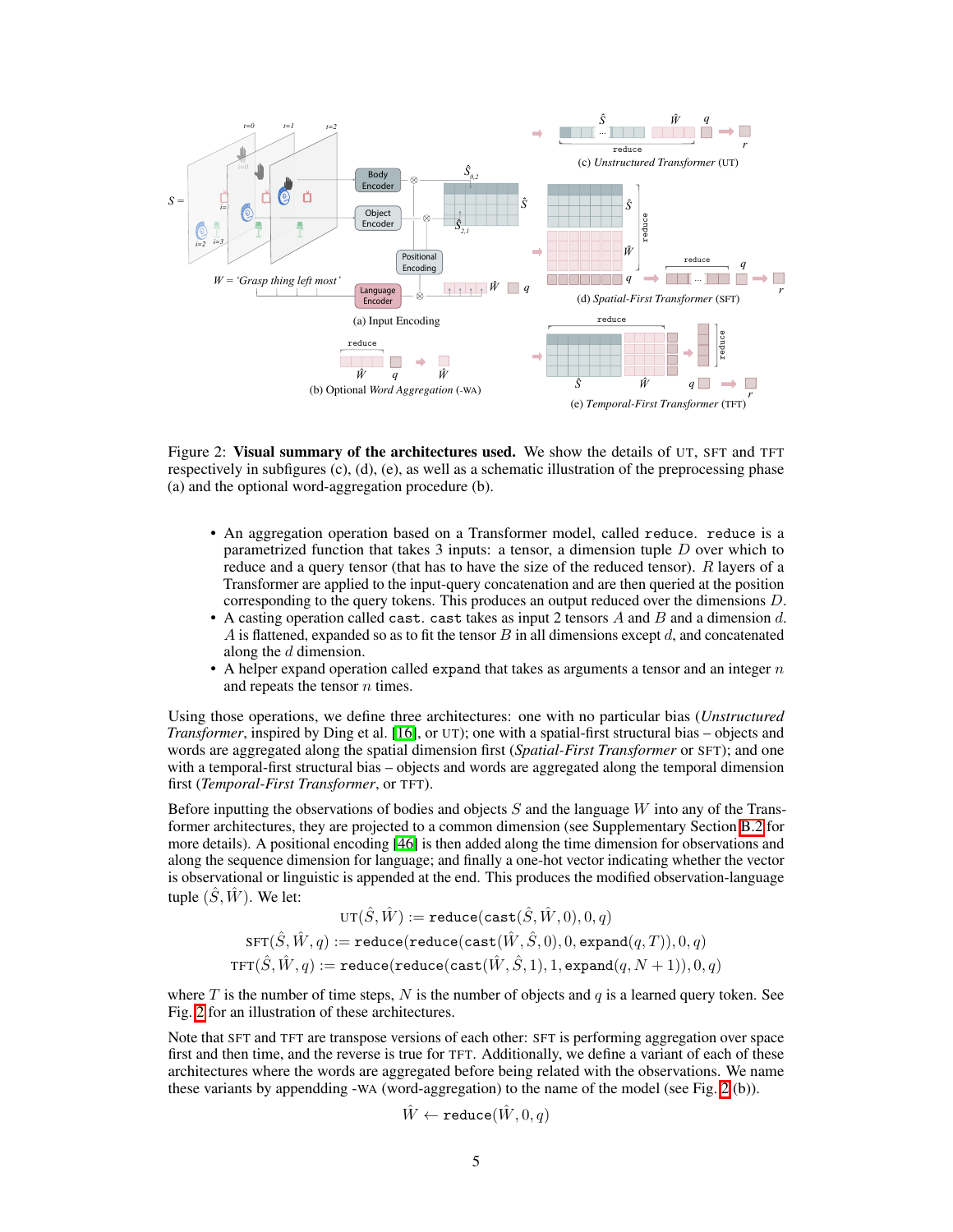We examine these variants to study the effect of letting word-tokens directly interact with object-token through the self-attention layers vs simply aggregating all language tokens in a single embedding and letting this vector condition the processing of observations. The latter is commonly done in the language-conditioned RL and language grounding literature  $\left[\prod_{i} \left|\frac{1}{2} \left|\frac{1}{2} \right|\right]$ , using the language embedding in FiLM layers **[\[36\]](#page-12-11)** for instance. Finding a significant effect here would encourage using architectures which allow direct interactions between the word tokens and the objects they refer to.

LSTM Baselines. We also compare some LSTM-based baselines on this task; their architecture is described in more detail in Supplementary Section **B.3.** 

#### 2.4 Data Generation, Training and Testing Procedures

We use a bot to generate the episodes we train on. The data collected consists of 56837 trajectories of  $T = 30$  time steps. Among the traces some descriptions are less frequent than others but we make sure to have at least 50 traces representing each of the 2672 descriptions we consider. We record the observed episodes and sentences in a buffer, and when training a model we sample  $(S, W, r)$ tuples with one observation coupled with either a true sentence from the buffer or another false sentence generated from the grammar. More details about the data generation can be found in Supplementary Section [B.1.](#page-0-3)

For each of the Transformer variants (6 models) and the LSTM baselines (2 models) we perform an hyper parameter search using 3 seeds in order to extract the best configuration. We extract the best condition for each model by measuring the mean  $F_1$  on a testing set made of uniformly sampled descriptions from each of the categories define in section  $\boxed{2.2}$ . We use the  $F_1$  score because testing sets are imbalanced (the number of traces fulfilling each description is low). We then retrain best configurations over 10 seeds and report the mean and standard deviation (reported as solid black lines in Fig.  $\overline{3}$  and Fig.  $\overline{4}$ ) of the averaged  $F_1$  score computed on each set of sentences. When statistical significance is reported in the text, it is systematically computed using a two-tail Welch's t-test with null hypothesis  $\mu_1 = \mu_2$ , at level  $\alpha = 0.05$  [\[13\]](#page-10-8). Details about the training procedure and the hyper parameter search are provided in Supplementary Section [B.4.](#page-0-4)

## <span id="page-5-1"></span>3 Experiments and Results

#### <span id="page-5-0"></span>3.1 Generalization abilities of models on non-systematic split by categories of meaning

In this experiment, we perform a study of generalization to new sentences from known observations. We divide our set of test sentences in four categories based on the categories of meanings listed in Section  $\overline{2.2}$ : Basic, Spatial, Spatio-Temporal and Temporal. We remove 15% of all possible sentences in each category from the train set and evaluate the F1 score on those sentences. The results are provided in Fig. [3.](#page-6-0)

First, we notice that over all categories of meanings, all UT and TFT models, with or without wordaggregation, perform extremely well compared to the LSTM baselines, with all these four models achieving near-perfect test performance on the Basic sentences, with very little variability across the 10 seeds. We then notice that all SFT variants perform poorly on all test categories, in line or worse than the baselines. This is particularly visible on the spatio-temporal category, where the SFT models perform at  $0.75 \pm 0.020$  whereas the baselines perform at  $0.80 \pm 0.019$ . This suggests that across tasks, it is harmful to aggregate each scene plus the language information into a single vector. This may be due to the fact that objects lose their identity in this process, since information about all the objects becomes encoded in the same vector. This may make it difficult for the network to perform computations about the truth value of predicate on a single object.

Secondly, we notice that the word-aggregation condition seems to have little effect on the performance on all three Transformer models. We only observe a significant effect for UT models on spatiotemporal concepts (p-value  $= 2.38e-10$ ). This suggests that the meaning of sentences can be adequately summarised by a single vector; while maintaining separated representations for each object is important for achieving good performance it seems unnecessary to do the same for linguistic input. However we notice during our hyperparameter search that our -WA models are not very robust to hyperparameter choice, with bigger variants more sensitive to the learning rate.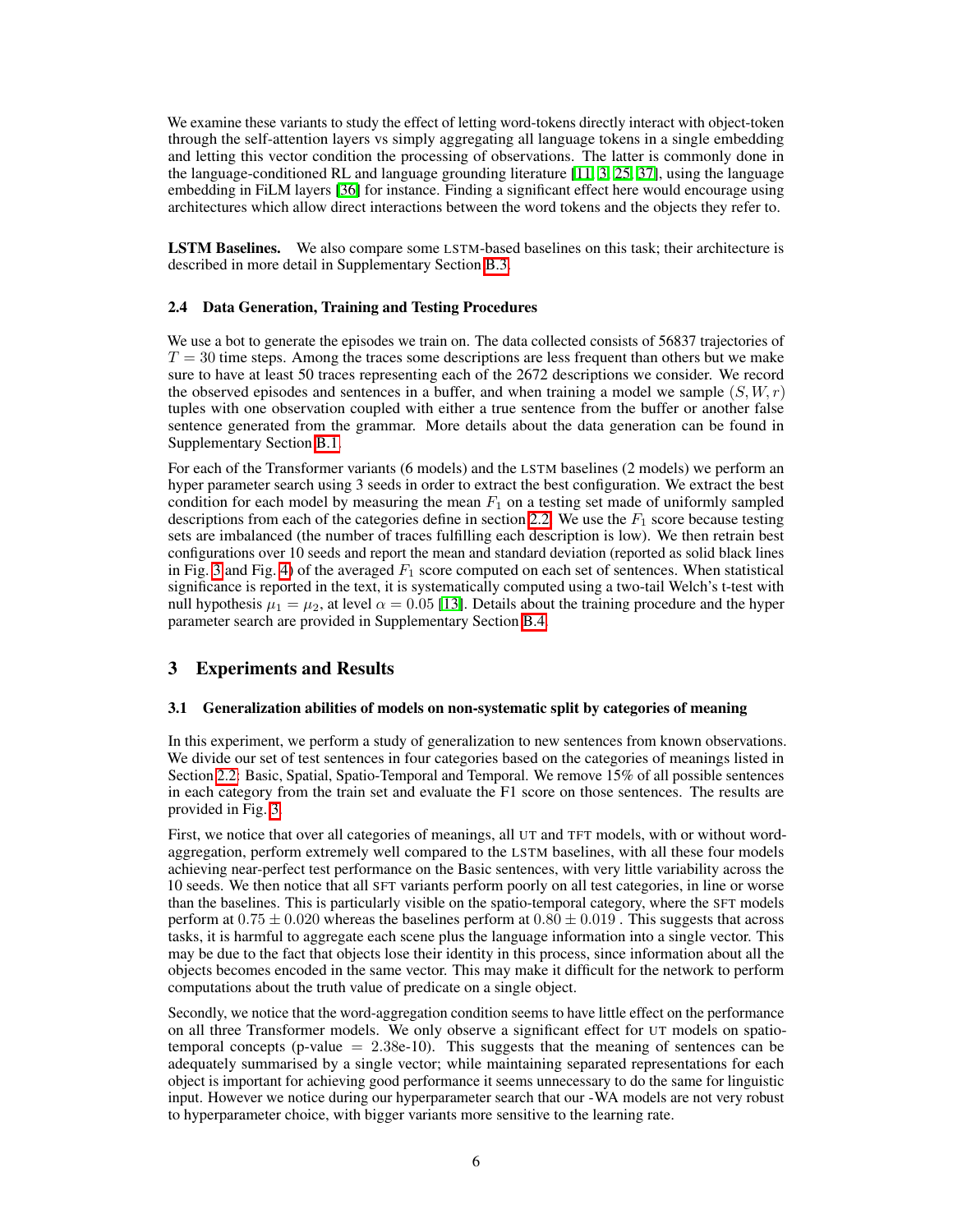Thirdly, we observe that for our best-performing models, the basic categories of meanings are the easiest, with a mean score of  $1.0 \pm 0.003$  across all UT and TFT models, then the spatial ones at  $0.96 \pm 0.020$ , then the temporal ones at  $0.96 \pm 0.009$ , and finally the spatio-temporal ones at  $0.89 \pm 0.027$ . This effectively suggests, as we hypothesised, that sentences containing spatial relations or temporal concepts are harder to ground than those who do not.

Known sentences with novel observations. We also examine the mean performance of our models for sentences in the training set but evaluated on a set of *new observations*: we generate a new set of rollouts on the environment, and only evaluate the model on sentences seen at train time (plots are reported in Supplementary Section  $\overline{D}$ ). We see the performance is slightly better in this case, especially for the LSTM baselines  $(0.82 \pm 0.031)$  versus  $(0.79 \pm 0.032)$ , but the results are comparable in both cases, suggesting that the main difficulty for models lies in grounding spatio-temporal meanings and not in linguistic generalization for the type of generalization considered in this section.



<span id="page-6-0"></span>Figure 3: F1 scores for all the models on randomly held-out sentences.  $F_1$  is measured on separated sets representing each category of concepts defined in Section 2.2

#### <span id="page-6-1"></span>3.2 Systematic generalization on withheld combinations of words

In addition to the previous generalization studies, we perform an experiment in a harder linguistic generalization setting where we systematically remove binary combinations in our train set. This is in line with previous work on systematic generalization on deep learning models [\[29,](#page-11-10) [37,](#page-12-10) [26\]](#page-11-11). We create five test sets to examine the abilities of our models to generalize on binary combinations of words that have been systematically removed from the set of training sentences, but whose components have been seen before in other contexts. Our splits can be described by the set of forbidden combinations of words as:

- 1. Forbidden object-attribute combinations. remove from the train set all sentences containing *'red cat'*, *'blue door'* and *'green cactus'*. This tests the ability of models to recombine known objects with known attributes;
- 2. Forbidden predicate-object combination. remove all sentences containing *'grow'* and all objects from the *'plant'* category. This tests the model's ability to apply a known predicate to a known object in a new combination;
- 3. Forbidden one-to-one relation. remove all sentences containing *'right of '*. Since the *'right'* token is already seen as-is in the context of one-to-all relations (*'right most'*), and other one-to-one relations are observed during training, this tests the abilities of models to recombine known directions with in a known template;
- 4. Forbidden past spatial relation. remove all sentences containing the contiguous tokens *'was left of '*. This tests the abilities of models to transfer a known relation to the past modality, knowing other spatial relations in the past;
- 5. Forbidden past predicate. remove all sentences containing the contiguous tokens *'was grasp'*. This tests the ability of the model to transfer a known predicate to the past modality, knowing that it has already been trained on other past-tense predicates.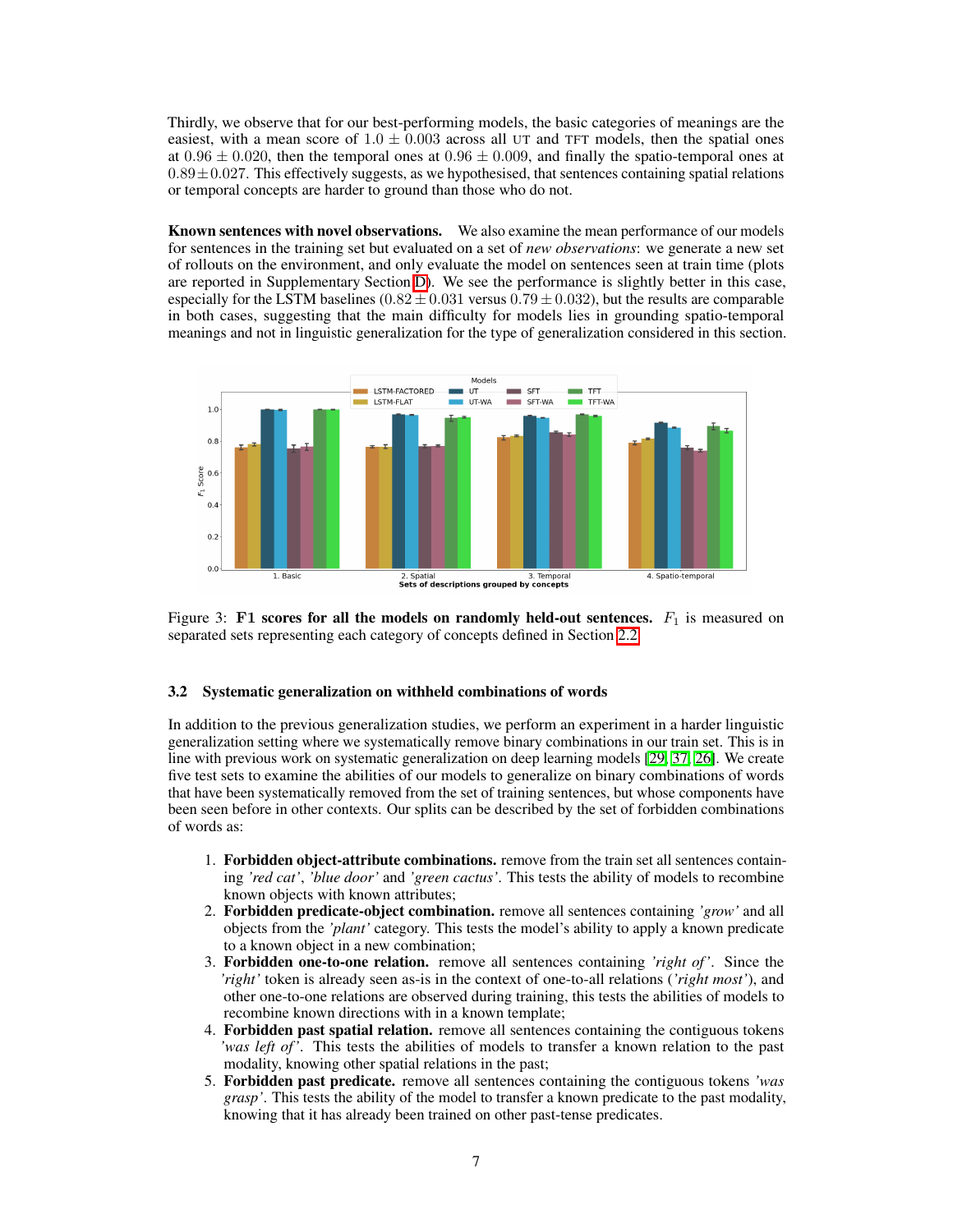To avoid retraining all models for each split, we create one single train set with all forbidden sentences removed and we test separately on all splits. We use the same hyperparameters for all models than in the previous experiments. The results are reported in Fig.  $\overline{A}$ .



<span id="page-7-0"></span>Figure 4:  $\mathbf{F}_1$  scores of all the models on systematic generalization splits.  $F_1$  is measured on separated sets representing each of the forbidden combinations of word defined above.

First we can notice that the good test scores obtained by the UT and TFT models on the previous sections are confirmed in on this experiment: they are the best performing models overall. We then notice that the first two splits, corresponding to new attribute-object and predicate-object combinations, are solved by the UT and TFT models, while the SFT models and the LSTM baselines struggle to achieve high scores. For the next 3 splits, which imply new spatial and temporal combinations, the scores overall drop significantly; we also observe much wider variability between seeds for each model, perhaps suggesting the various strategies adopted by the models to fit the train set have very different implications in terms of systematic generalization on spatial and temporal concepts. This very high variability between seeds on systematic generalization scores are reminiscent of the results obtained on the gSCAN benchmark [\[37\]](#page-12-10).

Additionally, for split 3, which implies combining known tokens to form a new spatial relation, we observe a significant drop in generalization for the word-aggregation (WA) conditions, consistent across models (on average across seeds,  $-0.14 \pm 0.093$ ,  $-0.15 \pm 0.234$  and  $-0.20 \pm 0.061$  for UT, SFT and TFT resp. with p-values *<* 1e-04 for UT and SFT). This may be due to the fact that recombining any one-to-one relation with the known token *right* seen in the context of one-to-all relations requires a separate representation for each of the linguistic tokens. The same significant drop in performance for the WA condition can be observed for UT and TFT in split 4, which implies transferring a known spatial relation to the past.

However, very surprisingly, for split 5 – which implies transposing the known predicate *grasp* to the past tense – we observe a very strong effect in the opposite direction: the WA condition seems to help generalizing to this unknown past predicate (from close-to-zero scores for all transformer models, the *WA* adds on average  $0.71 \pm 0.186$ ,  $0.45 \pm 0.178$  and  $0.52 \pm 0.183$  points for UT, ST and TT resp. and p-values*<* 1e-05). This may be due to the fact that models without WA learn a direct and systematic relationship between the *grasp* token and grasped objects, as indicated in their features; this relation is not modulated by the addition of the *was* modifier as a prefix to the sentence. Models do not exhibit the same behavior on split 4, which has similar structure (transfer the relation *left of* to the past). This may be due to the lack of variability in instantaneous predicates (only the *grasp* predicate); whereas there are several spatial relations (4 one-to-one, 4 one-to-all).

Control experiment. We evaluate previously trained models on a test set containing hard negative examples. The aim of this experiment is to ensure that models truly identify the compositional structure of our spatio-temporal concepts and do not simply perform unit concept recognition. We select negative pairs (trajectory, description) so that the trajectories contain either the object or the action described in the positive example. Results are provided in Fig.  $\overline{5}$ . We observe a slight decrease of performances on all 5 categories (drop is less than 5%), demonstrating that the models do in fact represent the meaning of the sentence and not simply the presence or absence of a particular object or predicate.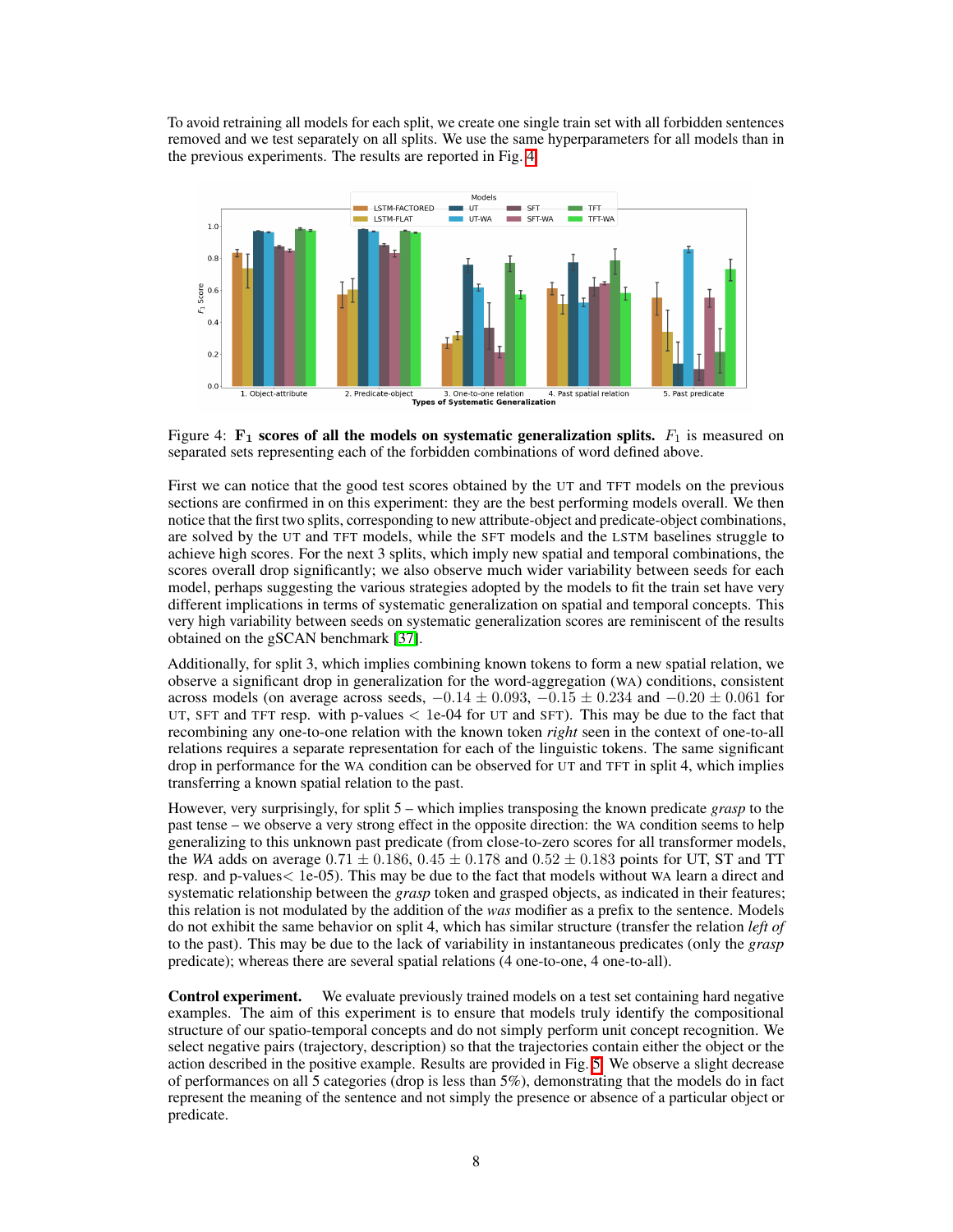

<span id="page-8-0"></span>Figure 5: **Control experiment:** F1 scores for all the models on systematic generalization splits in the hard negative examples setting.

## 4 Related Work

The idea that agents should learn to represent and ground language in their experience of the world has a long history in developmental robotics **[\[50,](#page-12-1) [39,](#page-12-0) [40,](#page-12-2) [7\]](#page-10-0)** and was recently extended in the context of Language Conditioned Deep Reinforcement Learning  $\boxed{11, 22, 31, 3}$  $\boxed{11, 22, 31, 3}$  $\boxed{11, 22, 31, 3}$  $\boxed{11, 22, 31, 3}$  $\boxed{11, 22, 31, 3}$ . These recent approaches often consider navigation  $[10, 9]$  $[10, 9]$  $[10, 9]$  or object manipulation  $[1, 22]$  $[1, 22]$  $[1, 22]$  tasks and are always using instructive language. Meanings typically refer to instantaneous actions and rarely consider spatial reference to objects [\[35\]](#page-12-12). Although our environment includes object manipulations, we here tackle novel categories of meanings involving the grounding of spatio-temporal concepts such as the past modality or complex spatio-temporal reference to objects.

We evaluate our learning architectures on their ability to generalise to sets of descriptions that contain systematic differences with the training data so as to assess whether they correctly model grammar primitives. This procedure is similar to the *gSCAN* benchmark [\[37\]](#page-12-10). This kind of compositional generalisation is referred as 'systematicity' by Hupkes et al.  $[26]$ . Environmental drivers that facilitate systematic generalization are also studied by Hill et al.  $[23]$ . Although Hupkes et al.  $[26]$  consider relational models in their work, they do not evaluate their performance on a *Language Grounding* task. Ruis et al. [\[37\]](#page-12-10) consider an Embodied Language Grounding setup involving one form of timeextended meanings (adverbs), but do not consider the past modality and spatio-temporal reference to objects, and do not consider learning truth functions. Also, they do not consider learning architectures that process sequences of sensorimotor observations. To our knowledge, no previous work has conducted systematic generalization studies on an Embodied Language Grounding task involving spatio-temporal language with Transformers.

The idea that relational architectures are relevant models for Language Grounding has been previously explored in the context of *Visual Reasoning*. They were indeed successfully applied for spatial reasoning in the visual question answering task *CLEVR* [\[38\]](#page-12-13). With the recent publication of the video reasoning dataset *CLEVRER* [\[47\]](#page-12-14), those models were extended and demonstrated abilities to reason over spatio-temporal concepts, correctly answering causal, predictive and counterfactual questions [\[16\]](#page-10-6). In contrast to our study, these works around CLEVRER do not aim to analyze spatio-temporal language and therefore do not consider time-extended predicates or spatio-temporal reference to objects in their language, and do not study properties of systematic generalization over sets of new sentences.

# <span id="page-8-1"></span>5 Discussion and Conclusion

In this work, we have presented a first step towards learning Embodied Language Grounding of spatio-temporal concepts, framed as the problem of learning a truth function that can predict if a given sentence is true of temporally-extended observations of an agent interacting with a collection of objects. We have studied the impact of architectural choices on successful grounding of our artificial spatio-temporal language. We have modelled different possible choices for aggregation of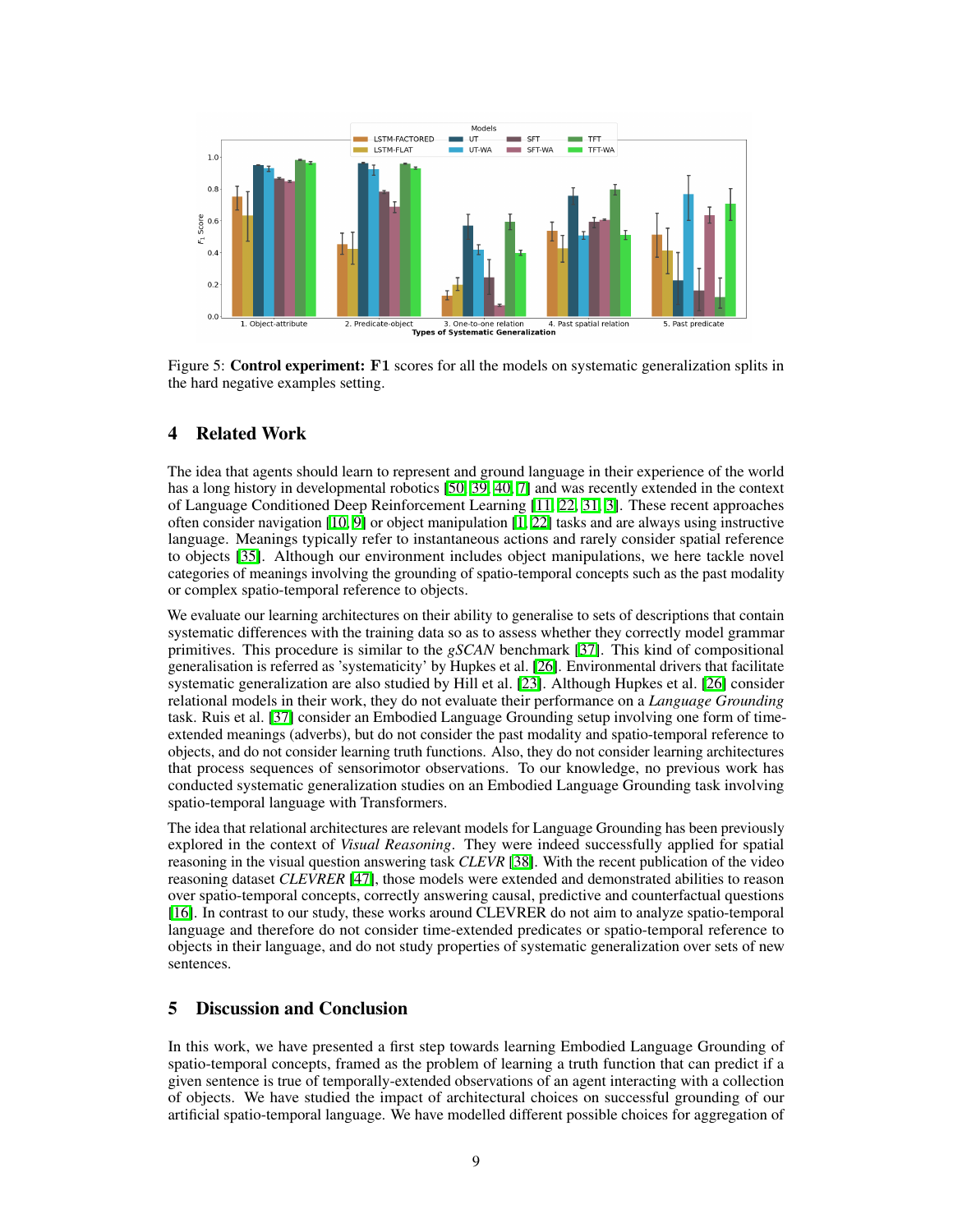observations and language as hierarchical Transformer architectures. We have demonstrated that in our setting, it is beneficial to process temporally-extended observations and language tokens side-byside, as evidenced by the good score of our Unstructured Transformer variant. However, there seems to be only minimal effect on performance in aggregating temporal observations along the temporal dimension first – compared to processing all traces and the language in an unstructured manner – as long as object identity is preserved. This can inform architectural design in cases where longer episode lengths make it impossible to store all individual timesteps for each object; our experiments provide evidence that a temporal summary can be used in these cases. Our experiments with systematic dimensions of generalization provide mixed evidence for the influence of summarizing individual words into a single vector, showing it can be detrimental to generalize to novel word combinations but also can help prevent overgeneralization of a relation between a single word and a single object without considering the surrounding linguistic context.

Limitations and further work. There are several limitations of our setup which open important opportunities for further work. First, we have used a synthetic language that could be extended: for instance with more spatial relations and relations that are more than binary. Another axis for further research is using low-level observations. In our setting, we wanted to disentangle the effect of structural biases on learning spatio-temporal language from the problem of extracting objects from low level observations  $\left[\frac{1}{21}, \frac{17}{20}, \frac{8}{8}\right]$  in a consistent manner over time (object permanence [\[15,](#page-10-12) [48\]](#page-12-15)). Further steps in this direction are needed, and it could allow us to define richer attributes (related to material or texture) and richer temporal predicates (such as breaking, floating, etc). Finally, we use a synthetic language which is far from the richness of the natural language used by humans, but previous work has shown that natural language can be projected onto the subspace defined by synthetic language using the semantic embeddings learned by large language models  $\boxed{33}$ : this opens up be a fruitful avenue for further investigation.

A further interesting avenue for future work would be to use the grounding provided by this reward function to allow autonomous language-conditioned agents to target their own goals  $[14]$ . In this sense, the truth function can be seen as a goal-achievement function or reward function. While generalization performance of our method is not perfect, the good overall f1 scores of our architectures imply that they can be directly transferred to a more complete RL setup to provide signal for policies conditioned on spatio-temporal language.

**Broader Impact.** This work provides a step in the direction of building agents that better understand how language relates to the physical world; this can lead to personal robots that can better suit the needs of their owners because they can be interacted with using language. If successfully implemented, this technology can raise issues concerning automation of certain tasks resulting in loss of jobs for less-qualified workers.

Links. The source code as well as the generated datasets can be found at  $\frac{h}{h}$ thes://github.com/ [flowersteam/spatio-temporal-language-transformers](https://github.com/flowersteam/spatio-temporal-language-transformers)

# Acknowledgments and Disclosure of Funding

Tristan Karch is partly funded by the French Ministère des Armées - Direction Générale de l'Armement. Laetitia Teodorescu is supported by Microsoft Research through its PhD Scholarship Programme. This work was performed using HPC resources from GENCI-IDRIS (Grant 2020-A0091011996)

## References

- <span id="page-9-0"></span>[1] Ahmed Akakzia, Cédric Colas, Pierre-Yves Oudeyer, Mohamed Chetouani, and Olivier Sigaud. Grounding Language to Autonomously-Acquired Skills via Goal Generation. In ICLR 2021 - Ninth International Conference on Learning Representation, Vienna / Virtual, Austria, May 2021. URL <https://hal.inria.fr/hal-03121146>.
- [2] James F. Allen. Towards a general theory of action and time. Artificial Intelligence, 23(2): 123–154, 1984. ISSN 0004-3702. doi: https://doi.org/10.1016/0004-3702(84)90008-0. URL <https://www.sciencedirect.com/science/article/pii/0004370284900080>.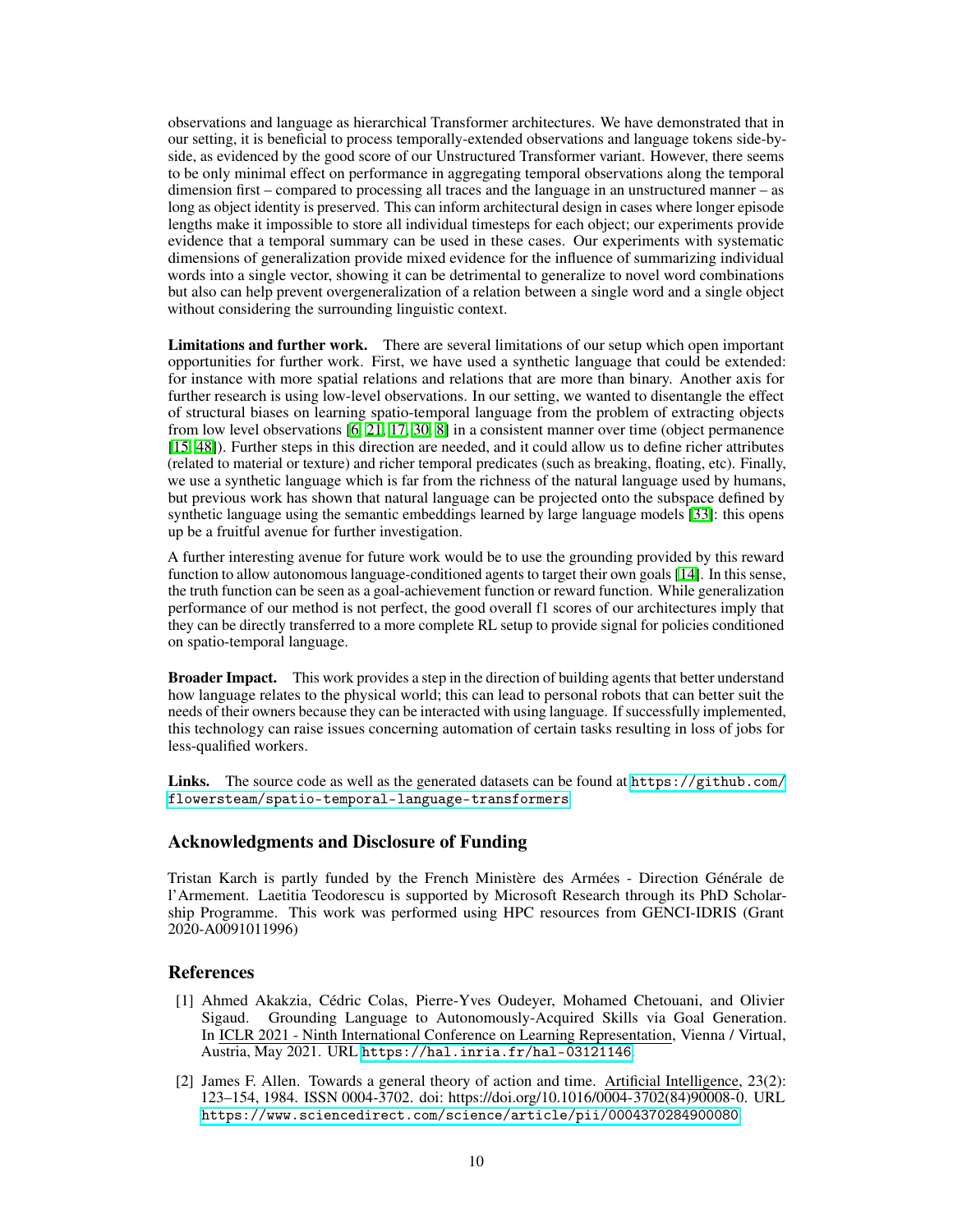- <span id="page-10-3"></span>[3] Dzmitry Bahdanau, Felix Hill, Jan Leike, Edward Hughes, Pushmeet Kohli, and Edward Grefenstette. Learning to understand goal specifications by modelling reward. In International Conference on Learning Representations, 2019. URL [https://openreview.net/forum?](https://openreview.net/forum?id=H1xsSjC9Ym) [id=H1xsSjC9Ym](https://openreview.net/forum?id=H1xsSjC9Ym).
- [4] John A. Bateman, Joana Hois, Robert Ross, and Thora Tenbrink. A linguistic ontology of space for natural language processing. Artificial Intelligence, 174(14):1027–1071, 2010. ISSN 0004- 3702. doi: https://doi.org/10.1016/j.artint.2010.05.008. URL [https://www.sciencedirect.](https://www.sciencedirect.com/science/article/pii/S0004370210000858) [com/science/article/pii/S0004370210000858](https://www.sciencedirect.com/science/article/pii/S0004370210000858).
- <span id="page-10-5"></span>[5] Peter W. Battaglia, Jessica B. Hamrick, Victor Bapst, Alvaro Sanchez-Gonzalez, Vinicius Zambaldi, Mateusz Malinowski, Andrea Tacchetti, David Raposo, Adam Santoro, Ryan Faulkner, Caglar Gulcehre, Francis Song, Andrew Ballard, Justin Gilmer, George Dahl, Ashish Vaswani, Kelsey Allen, Charles Nash, Victoria Langston, Chris Dyer, Nicolas Heess, Daan Wierstra, Pushmeet Kohli, Matt Botvinick, Oriol Vinyals, Yujia Li, and Razvan Pascanu. Relational inductive biases, deep learning, and graph networks, 2018.
- <span id="page-10-10"></span>[6] Christopher P. Burgess, Loic Matthey, Nicholas Watters, Rishabh Kabra, Irina Higgins, Matt Botvinick, and Alexander Lerchner. Monet: Unsupervised scene decomposition and representation, 2019.
- <span id="page-10-0"></span>[7] Angelo Cangelosi, Giorgio Metta, Gerhard Sagerer, Stefano Nolfi, Chrystopher Nehaniv, Kerstin Fischer, Jun Tani, Tony Belpaeme, Giulio Sandini, Francesco Nori, Luciano Fadiga, Britta Wrede, Katharina Rohlfing, Elio Tuci, Kerstin Dautenhahn, Joe Saunders, and Arne Zeschel. Integration of action and language knowledge: A roadmap for developmental robotics. IEEE Transactions on Autonomous Mental Development, 2(3):167–195, 2010. doi: 10.1109/TAMD. 2010.2053034.
- <span id="page-10-11"></span>[8] Nicolas Carion, Francisco Massa, Gabriel Synnaeve, Nicolas Usunier, Alexander Kirillov, and Sergey Zagoruyko. End-to-end object detection with transformers, 2020.
- <span id="page-10-1"></span>[9] Devendra Singh Chaplot, Kanthashree Mysore Sathyendra, Rama Kumar Pasumarthi, Dheeraj Rajagopal, and Ruslan Salakhutdinov. Gated-attention architectures for task-oriented language grounding, 2018.
- <span id="page-10-9"></span>[10] David L. Chen and Raymond J. Mooney. Learning to interpret natural language navigation instructions from observations. In Proceedings of the Twenty-Fifth AAAI Conference on Artificial Intelligence, AAAI'11, page 859–865. AAAI Press, 2011.
- <span id="page-10-7"></span>[11] Maxime Chevalier-Boisvert, Dzmitry Bahdanau, Salem Lahlou, Lucas Willems, Chitwan Saharia, Thien Huu Nguyen, and Yoshua Bengio. Babyai: A platform to study the sample efficiency of grounded language learning, 2019.
- <span id="page-10-2"></span>[12] Geoffrey Cideron, Mathieu Seurin, Florian Strub, and Olivier Pietquin. Higher: Improving instruction following with hindsight generation for experience replay. In 2020 IEEE Symposium Series on Computational Intelligence (SSCI), pages 225–232, 2020. doi: 10.1109/SSCI47803. 2020.9308603.
- <span id="page-10-8"></span>[13] Cédric Colas, Olivier Sigaud, and Pierre-Yves Oudeyer. A hitchhiker's guide to statistical comparisons of reinforcement learning algorithms, 2019.
- <span id="page-10-4"></span>[14] Cédric Colas, Tristan Karch, Nicolas Lair, Jean-Michel Dussoux, Clément Moulin-Frier, Peter Ford Dominey, and Pierre-Yves Oudeyer. Language as a cognitive tool to imagine goals in curiosity-driven exploration, 2020.
- <span id="page-10-12"></span>[15] Antonia Creswell, Kyriacos Nikiforou, Oriol Vinyals, Andre Saraiva, Rishabh Kabra, Loic Matthey, Chris Burgess, Malcolm Reynolds, Richard Tanburn, Marta Garnelo, and Murray Shanahan. Alignnet: Unsupervised entity alignment, 2020.
- <span id="page-10-6"></span>[16] David Ding, Felix Hill, Adam Santoro, and Matt Botvinick. Object-based attention for spatiotemporal reasoning: Outperforming neuro-symbolic models with flexible distributed architectures, 2020.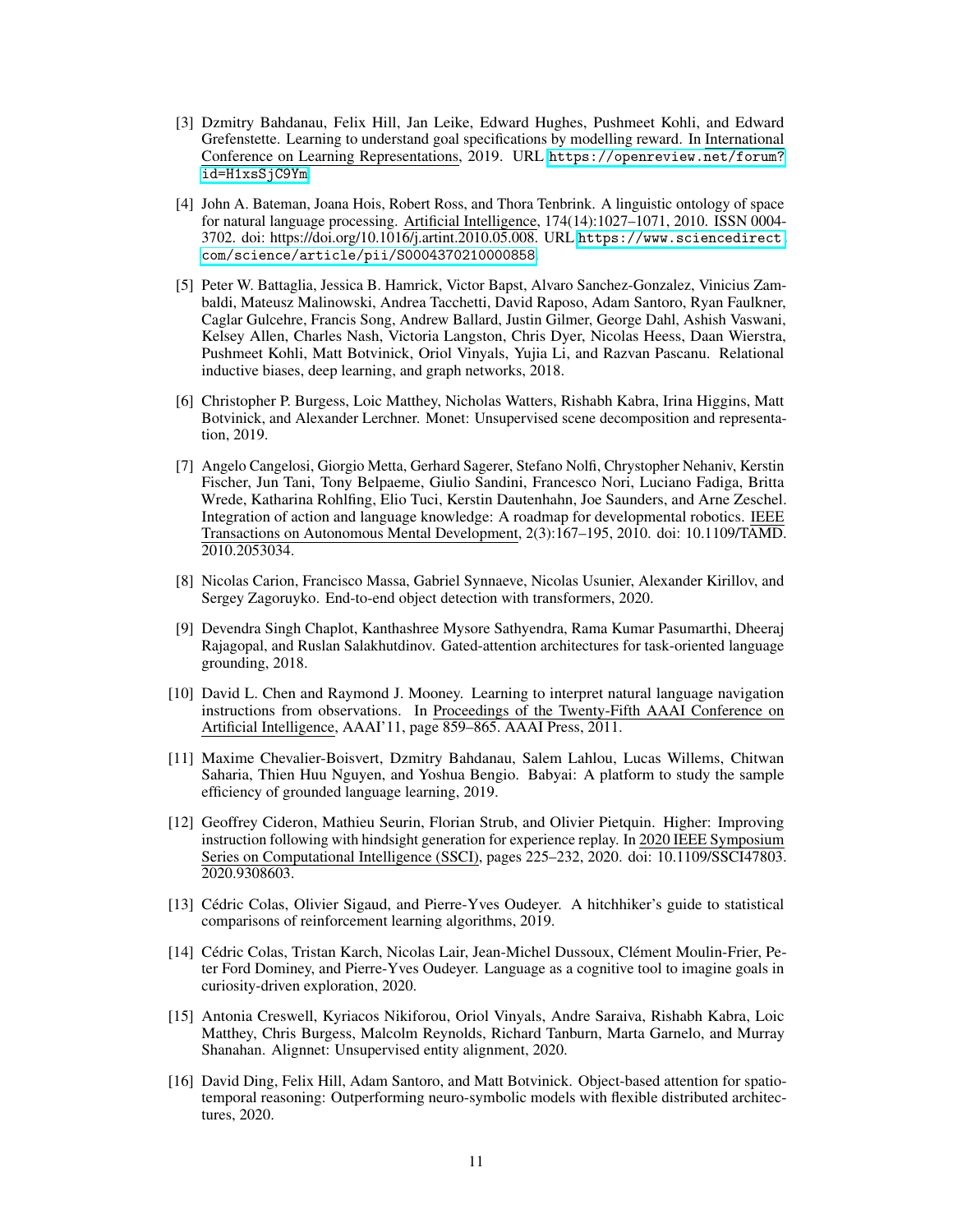- <span id="page-11-13"></span>[17] Martin Engelcke, Adam R. Kosiorek, Oiwi Parker Jones, and Ingmar Posner. Genesis: Generative scene inference and sampling with object-centric latent representations, 2020.
- <span id="page-11-7"></span>[18] Dedre Gentner and Jeffrey Loewenstein. Relational language and relational thought, 2002.
- <span id="page-11-8"></span>[19] James J. (James Jerome) Gibson. The senses considered as perceptual systems. Allen & Unwin, London, 1968.
- <span id="page-11-0"></span>[20] Arthur M. Glenberg and Michael P. Kaschak. Grounding language in action. Psychonomic Bulletin & Review, 9(3):558–565, September 2002. ISSN 1531-5320. doi: 10.3758/ BF03196313. URL <https://doi.org/10.3758/BF03196313>.
- <span id="page-11-12"></span>[21] Klaus Greff, Raphaël Lopez Kaufman, Rishabh Kabra, Nick Watters, Chris Burgess, Daniel Zoran, Loic Matthey, Matthew Botvinick, and Alexander Lerchner. Multi-object representation learning with iterative variational inference, 2020.
- <span id="page-11-5"></span>[22] Karl Moritz Hermann, Felix Hill, Simon Green, Fumin Wang, Ryan Faulkner, Hubert Soyer, David Szepesvari, Wojciech Marian Czarnecki, Max Jaderberg, Denis Teplyashin, Marcus Wainwright, Chris Apps, Demis Hassabis, and Phil Blunsom. Grounded language learning in a simulated 3d world, 2017.
- <span id="page-11-4"></span>[23] Felix Hill, Andrew Lampinen, Rosalia Schneider, Stephen Clark, Matthew Botvinick, James L. McClelland, and Adam Santoro. Environmental drivers of systematicity and generalization in a situated agent, 2020.
- <span id="page-11-1"></span>[24] Xavier Hinaut, Maxime Petit, Gregoire Pointeau, and Peter Ford Dominey. Exploring the acquisition and production of grammatical constructions through human-robot interaction with echo state networks. Frontiers in neurorobotics, 8:16, 2014.
- <span id="page-11-9"></span>[25] David Yu-Tung Hui, Maxime Chevalier-Boisvert, Dzmitry Bahdanau, and Yoshua Bengio. Babyai 1.1, 2020.
- <span id="page-11-11"></span>[26] Dieuwke Hupkes, Verna Dankers, Mathijs Mul, and Elia Bruni. Compositionality decomposed: how do neural networks generalise?, 2020.
- [27] Justin Johnson, Bharath Hariharan, Laurens van der Maaten, Li Fei-Fei, C. Lawrence Zitnick, and Ross Girshick. Clevr: A diagnostic dataset for compositional language and elementary visual reasoning, 2016.
- [28] Diederik P. Kingma and Jimmy Ba. Adam: A method for stochastic optimization, 2017.
- <span id="page-11-10"></span>[29] Brenden M. Lake and Marco Baroni. Generalization without systematicity: On the compositional skills of sequence-to-sequence recurrent networks, 2018.
- <span id="page-11-14"></span>[30] Francesco Locatello, Dirk Weissenborn, Thomas Unterthiner, Aravindh Mahendran, Georg Heigold, Jakob Uszkoreit, Alexey Dosovitskiy, and Thomas Kipf. Object-centric learning with slot attention, 2020.
- <span id="page-11-3"></span>[31] Jelena Luketina, Nantas Nardelli, Gregory Farquhar, Jakob Foerster, Jacob Andreas, Edward Grefenstette, Shimon Whiteson, and Tim Rocktäschel. A survey of reinforcement learning informed by natural language, 2019.
- <span id="page-11-2"></span>[32] Olivier Mangin, David Filliat, Louis Ten Bosch, and Pierre-Yves Oudeyer. Mca-nmf: Multimodal concept acquisition with non-negative matrix factorization. PloS one, 10(10):e0140732, 2015.
- <span id="page-11-15"></span>[33] Alana Marzoev, Samuel Madden, M. Frans Kaashoek, Michael Cafarella, and Jacob Andreas. Unnatural language processing: Bridging the gap between synthetic and natural language data, 2020.
- <span id="page-11-6"></span>[34] Khanh Nguyen, Dipendra Misra, Robert Schapire, Miro Dudík, and Patrick Shafto. Interactive learning from activity description, 2021.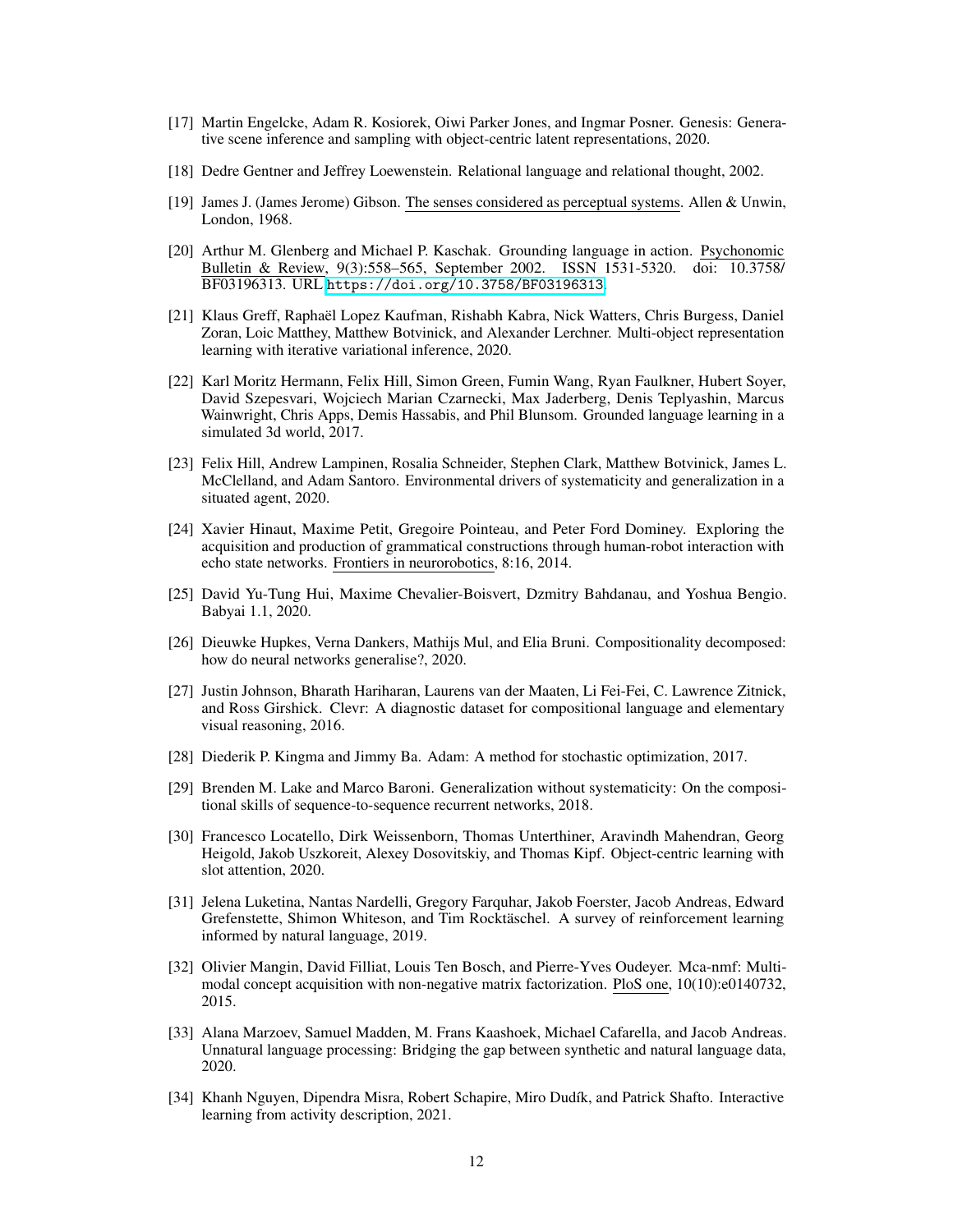- <span id="page-12-12"></span>[35] Rohan Paul, Jacob Arkin, N. Roy, and T. Howard. Efficient grounding of abstract spatial concepts for natural language interaction with robot manipulators. In Robotics: Science and Systems, 2016.
- <span id="page-12-11"></span>[36] Ethan Perez, Florian Strub, Harm de Vries, Vincent Dumoulin, and Aaron Courville. Film: Visual reasoning with a general conditioning layer, 2017.
- <span id="page-12-10"></span>[37] Laura Ruis, Jacob Andreas, Marco Baroni, Diane Bouchacourt, and Brenden M. Lake. A benchmark for systematic generalization in grounded language understanding, 2020.
- <span id="page-12-13"></span>[38] Adam Santoro, David Raposo, David G. T. Barrett, Mateusz Malinowski, Razvan Pascanu, Peter Battaglia, and Timothy Lillicrap. A simple neural network module for relational reasoning, 2017.
- <span id="page-12-0"></span>[39] L. Steels. Semiotic dynamics for embodied agents. IEEE Intelligent Systems, 21(3):32–38, 2006. doi: 10.1109/MIS.2006.58.
- <span id="page-12-2"></span>[40] Yuuya Sugita and Jun Tani. Learning semantic combinatoriality from the interaction between linguistic and behavioral processes. Adaptive behavior, 13(1):33–52, 2005.
- <span id="page-12-5"></span>[41] Jun Tani. Exploring robotic minds: actions, symbols, and consciousness as self-organizing dynamic phenomena. Oxford University Press, 2016.
- <span id="page-12-4"></span>[42] Tadahiro Taniguchi, Takayuki Nagai, Tomoaki Nakamura, Naoto Iwahashi, Tetsuya Ogata, and Hideki Asoh. Symbol emergence in robotics: a survey. Advanced Robotics, 30(11-12): 706–728, 2016.
- <span id="page-12-7"></span>[43] Thora Tenbrink. Space, Time, and the Use of Language: An Investigation of Relationships. De Gruyter Mouton, 2008. ISBN 978-3-11-019882-9. doi: doi:10.1515/9783110198829. URL <https://doi.org/10.1515/9783110198829>.
- <span id="page-12-8"></span>[44] Thora Tenbrink. Reference frames of space and time in language. Journal of Pragmatics, 43(3): 704–722, 2011. ISSN 0378-2166. doi: https://doi.org/10.1016/j.pragma.2010.06.020. URL <https://www.sciencedirect.com/science/article/pii/S037821661000192X>. The Language of Space and Time.
- <span id="page-12-3"></span>[45] Elio Tuci, Tomassino Ferrauto, Arne Zeschel, Gianluca Massera, and Stefano Nolfi. An experiment on behavior generalization and the emergence of linguistic compositionality in evolving robots. IEEE Transactions on Autonomous Mental Development, 3(2):176–189, 2011.
- <span id="page-12-9"></span>[46] Ashish Vaswani, Noam Shazeer, Niki Parmar, Jakob Uszkoreit, Llion Jones, Aidan N. Gomez, Lukasz Kaiser, and Illia Polosukhin. Attention is all you need, 2017.
- <span id="page-12-14"></span>[47] Kexin Yi, Chuang Gan, Yunzhu Li, Pushmeet Kohli, Jiajun Wu, Antonio Torralba, and Joshua B. Tenenbaum. Clevrer: Collision events for video representation and reasoning, 2020.
- <span id="page-12-15"></span>[48] Honglu Zhou, Asim Kadav, Farley Lai, Alexandru Niculescu-Mizil, Martin Renqiang Min, Mubbasir Kapadia, and Hans Peter Graf. Hopper: Multi-hop transformer for spatiotemporal reasoning. In International Conference on Learning Representations, 2021. URL [https:](https://openreview.net/forum?id=MaZFq7bJif7) [//openreview.net/forum?id=MaZFq7bJif7](https://openreview.net/forum?id=MaZFq7bJif7).
- <span id="page-12-6"></span>[49] Li Zhou and Kevin Small. Inverse reinforcement learning with natural language goals, 2020.
- <span id="page-12-1"></span>[50] Rolf A. Zwaan and Carol J. Madden. Embodied Sentence Comprehension, page 224–245. Cambridge University Press, 2005. doi: 10.1017/CBO9780511499968.010.